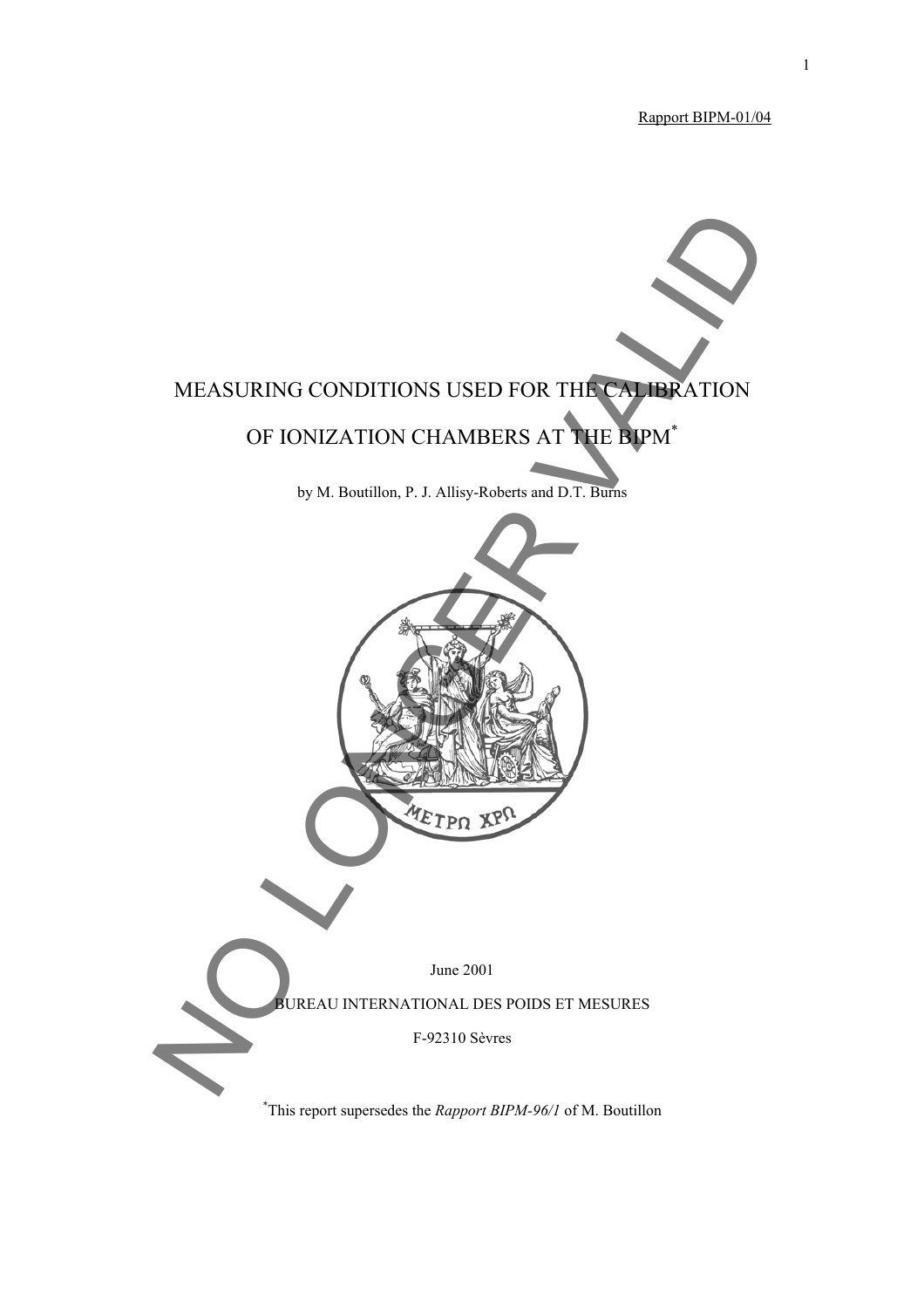### **Table of contents**

|                                                                                               | page |
|-----------------------------------------------------------------------------------------------|------|
| Introduction<br>I.                                                                            | 3    |
| II. General remarks                                                                           | 3    |
| III. Calibration in terms of air kerma (X-rays, ${}^{60}Co$ , ${}^{137}Cs$ )                  | 4    |
| IV. Calibration in terms of absorbed dose to water $\binom{60}{C}$                            | 4    |
| V. Calibration in terms of ambient dose equivalent ( ${}^{60}Co, {}^{137}Cs$ )                | 5    |
| VI. Use of calibration factors                                                                | 5    |
|                                                                                               |      |
| Table 1. X-rays (10 kV to 50 kV). Conditions of measurement at the BIPM                       | 6    |
| Table 2. X-rays (10 kV to 50 kV). Physical constants and correction factors                   |      |
| used in the BIPM determination of the air kerma rate                                          | 7    |
| Table 3. X-rays (10 kV to 50 kV). Estimated relative standard uncertainties in the            |      |
| BIPM determination of the air kerma rate                                                      | 8    |
| Table 4. X-rays (100 kV to 250 kV). Conditions of measurement at the BIPM                     | 9    |
| Table 5. X-rays (100 kV to 250 kV). Physical constants and correction factors                 |      |
| used in the BIPM determination of the air kerma rate                                          | 10   |
| Table 6. X-rays (100 kV to 250 kV). Estimated relative standard uncertainties in the          |      |
| BIPM determination of the air kerma rate                                                      | 11   |
| Table 7. <sup>60</sup> Co gamma radiation. Conditions of measurement at the BIPM              | 12   |
| Table 8. <sup>60</sup> Co gamma radiation. Physical constants and correction factors          |      |
| used in the BIPM determination of the air kerma rate,                                         |      |
| and their estimated relative standard uncertainties                                           | 13   |
| Table 9. <sup>137</sup> Cs gamma radiation. Conditions of measurement at the BIPM             | 14   |
| Table 10. <sup>137</sup> Cs gamma radiation. Physical constants and correction factors        |      |
| used in the BIPM determination of the air kerma rate,                                         |      |
| and their estimated relative standard uncertainties                                           | 15   |
| Table 11. <sup>60</sup> Co gamma radiation. Physical constants and correction factors used in |      |
| the BIPM ionometric determination of the absorbed dose rate to water                          |      |
| at 5 $\rm g$ cm <sup>-2</sup> , and their estimated relative standard uncertainties           | 16   |
| Table 12. <sup>60</sup> Co gamma radiation. Physical constants and correction factors         |      |
| used in the BIPM determination of the ambient dose equivalent                                 |      |
| rate, and their estimated relative standard uncertainties                                     | 17   |
| Table 13. $137Cs$ gamma radiation. Estimated relative standard uncertainties                  |      |
| used in the BIPM determination of the ambient dose                                            |      |
| equivalent rate                                                                               | 18   |
| References                                                                                    | 19   |
|                                                                                               |      |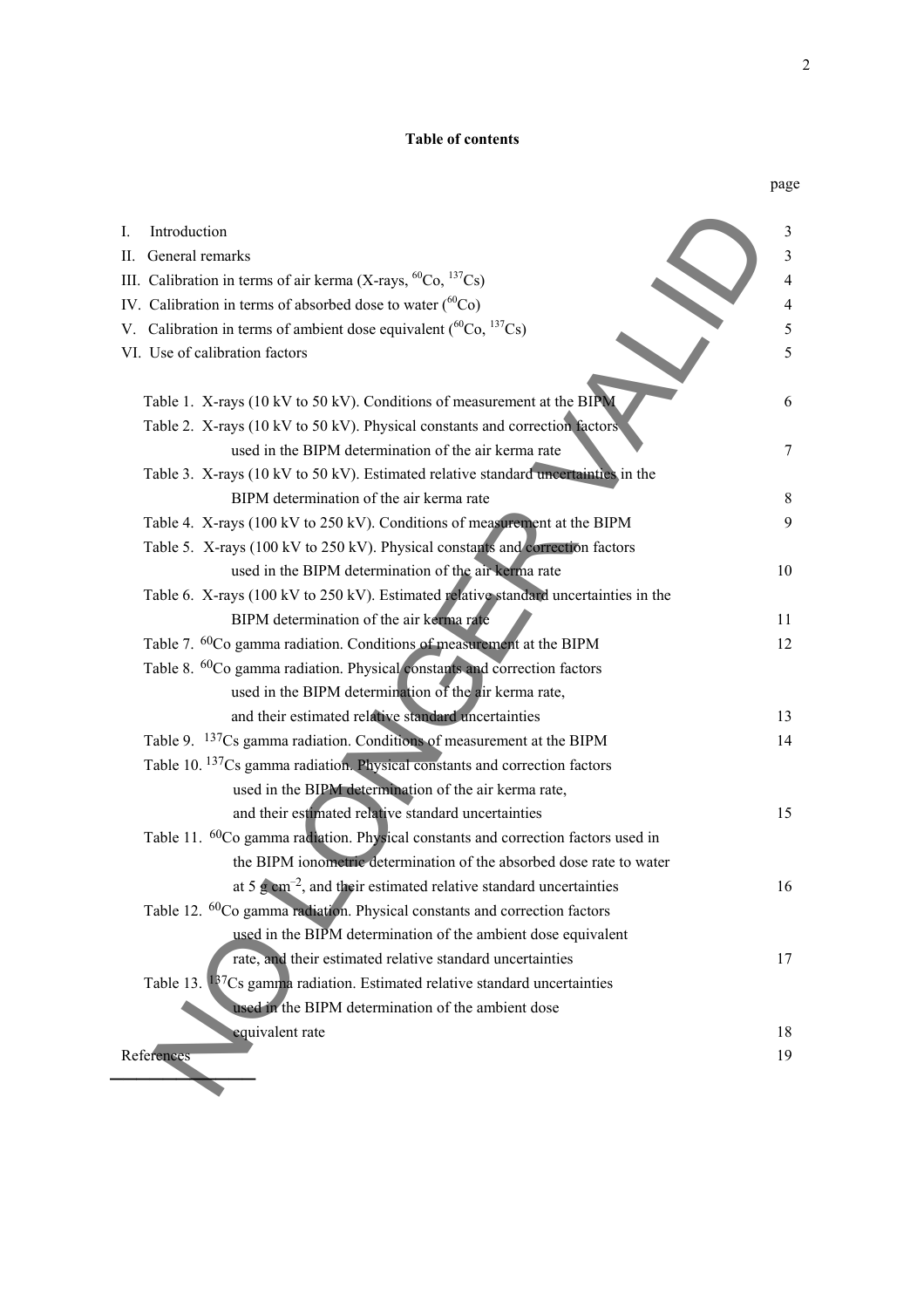**Abstract**. Information on the experimental conditions used at the BIPM in the x- and γradiation beams for the calibration of secondary standards in terms of air kerma, absorbed dose in water, and ambient dose equivalent, is assembled and presented together with the uncertainties involved in the determination of these dosimetric quantities.

#### **I. Introduction**

The BIPM calibrates secondary standards (ionization chambers) for countries which are Member States of the Metre Convention. It works with a single, designated laboratory in each country for a given type of measurement. The calibrated instruments are then normally used as national references. For this reason, the chambers should be instruments of good quality, in particular with respect to leakage currents and both shortand long-term stability. Their calibration factors must not vary significantly with the conditions of irradiation.

Calibrations of ionization chambers are performed at BIPM

- in terms of air kerma in the low- and medium-energy x-ray ranges and in  ${}^{60}$ Co and  ${}^{137}$ Cs gamma radiations,
- in terms of absorbed dose to water in  ${}^{60}Co$  gamma radiation,
- in terms of ambient dose equivalent in  ${}^{60}Co$  and  ${}^{137}Cs$  gamma radiations.

The present report documents the conditions of measurement at the BIPM, the physical constants, and the estimated uncertainties of the factors used in the determination of these quantities.

#### **II. General remarks**

The reference plane is specified in terms of a distance from the radiation source or, in the case of low-energy xrays, from the beam exit window. The reference point is the intersection of the beam axis with the reference plane.

For chamber types other than parallel plate, the chamber is positioned with its axis in the reference plane and with the stated point of measurement of the chamber at the reference point. For calibration in γ-radiation the chamber is used with the build-up cap provided. The orientation of the chamber is such that the number or text inscribed on the stem is facing the radiation source, unless a different orientation is indicated. Parallel-plate chambers are calibrated with the front surface of the collecting volume in the reference plane and with the circular entrance window centred on the beam axis. Motellion<br>TM cultures secondary standards (ionization chambers) for countries which are Monber State<br>Convention. It works with a single, designated laboratory in each country for a gasern by additional references. For thi

All chambers are irradiated for at least thirty minutes, with the polarizing potential applied, before any measurements are made. The leakage current is normally measured before and after each set of measurements and a correction applied based on the mean value.

The irradiation facilities at the BIPM are temperature controlled (close to 20 °C) at the level of around 100 mK. For air kerma measurements in <sup>60</sup>Co and <sup>137</sup>Cs, an additional, passive enclosure is used to give temperature stability below 50 mK. The BIPM reference conditions for air temperature and pressure are  $T_0 = 20$  °C and  $P_0$  = 101 325 Pa, respectively. Relative humidity is controlled within the range 47 % to 53 % and consequently no humidity correction is applied.

No corrections are applied to the chamber response for ion recombination, or for the non-uniformity of the BIPM beams. However, these effect s are mentioned, when appropriate.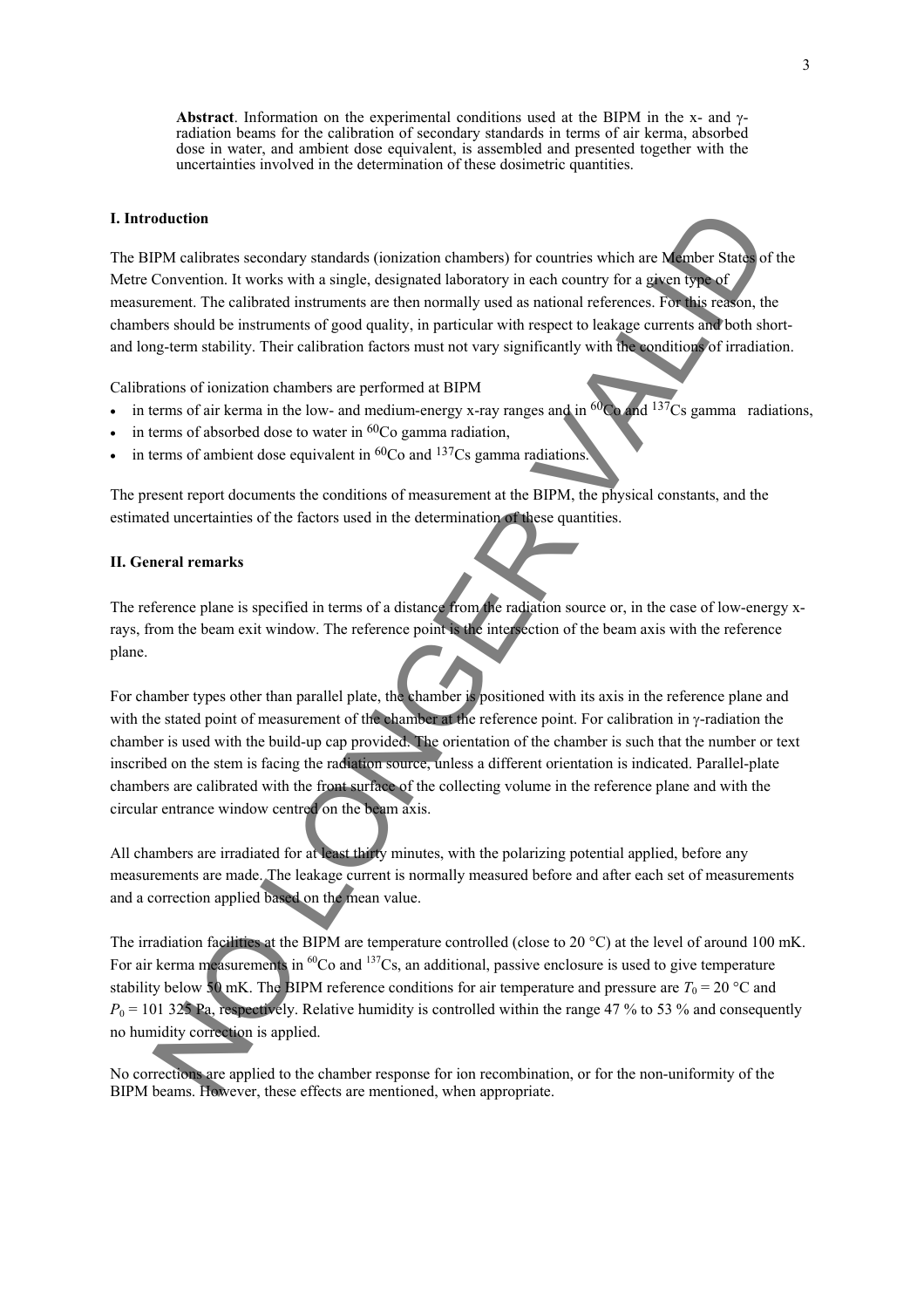### **III. Calibration in terms of air kerma (X-rays, 60Co, 137Cs)**

The transfer chamber is operated in air at the stated reference distance. The calibration factor  $N_K$  is defined by the relation

$$
N_{\kappa} = \dot{K}_{\text{BIPM}} / I , \qquad (1)
$$

where  $K_{\text{BIPM}}$  is the air kerma rate at the reference point, measured with the BIPM standard, and *I* is the ionization current of the transfer chamber under the BIPM reference conditions of air temperature and pressure. The value of *I* is given by

$$
I = I_{exp} (TP_0)/(T_0 P) , \qquad (2)
$$

where  $I_{\text{exn}}$  is the ionization current measured at temperature *T* and pressure *P*.

The calibration factor for exposure,  $N_X$ , is given by

$$
N_X = N_K (1 - g)/(W/e), \t\t(3)
$$

where *g* is the fraction of electron energy lost by bremsstrahlung  $[1]$ , *W* is the mean energy expended to produce an ion pair in dry air, and *e* is the electron charge [1,2].

Details of the conditions of measurement at the BIPM and the uncertainties in the determination of  $\dot{K}_{\text{BIPM}}$  are given in Tables 1 to 6 for x-rays, in Tables 7 and 8 for 60Co and in Tables 9 and 10 for 137Cs. In these tables, the relative standard uncertainties estimated by statistical methods (Type A) are denoted by  $s_i$  and those estimated by other means (Type B) are designated by  $u_i$ .  $N_x = K_{\text{HOM}}/I$ ,<br>  $K_{\text{ampl}}$  is the air kerma rate at the reference point, measured with the BIPM standard and *F* is the<br>
ion current of the transfer chamber under the BIPM reference conditions of air temperature<br>
Length

#### **IV. Calibration in terms of absorbed dose to water (60Co)**

The transfer chamber is placed in its waterproof sleeve and positioned in the BIPM water phantom of side 30 cm. Its axis is placed in the reference plane, at the depth of 5 g cm−2 in water. This depth includes the window of the phantom (PMMA, 0.476 g cm<sup>−2</sup>). As well as correctly orienting the chamber, the mark on the sleeve is rotated so as to point towards the radiation source.

The calibration factor,  $N_{D,w}$ , is determined using the relation

$$
\hat{N}_{D,w} = \dot{D}_w / (I_w k_{\rm pf}), \tag{4}
$$

where

 $\dot{D}_{\rm w}$  is the absorbed dose rate to water at the reference point, measured by the BIPM standard at a depth of 5 g cm<sup>-2</sup> in water;

*I<sub>w</sub>* is the ionization current measured by the transfer chamber under the BIPM reference conditions of air temperature and pressure;

 $k<sub>pf</sub> = 0.9996$  is a correction factor applied to  $I<sub>w</sub>$  for the non-equivalence with water of the PMMA window of the phantom. The conditions of measurement at the BIPM are given in Table 7. The physical constants and correction factors used in the ionometric determination of the absorbed dose rate to water at 5 g  $cm<sup>-2</sup>$  are given in Table 11 along with their estimated relative uncertainties.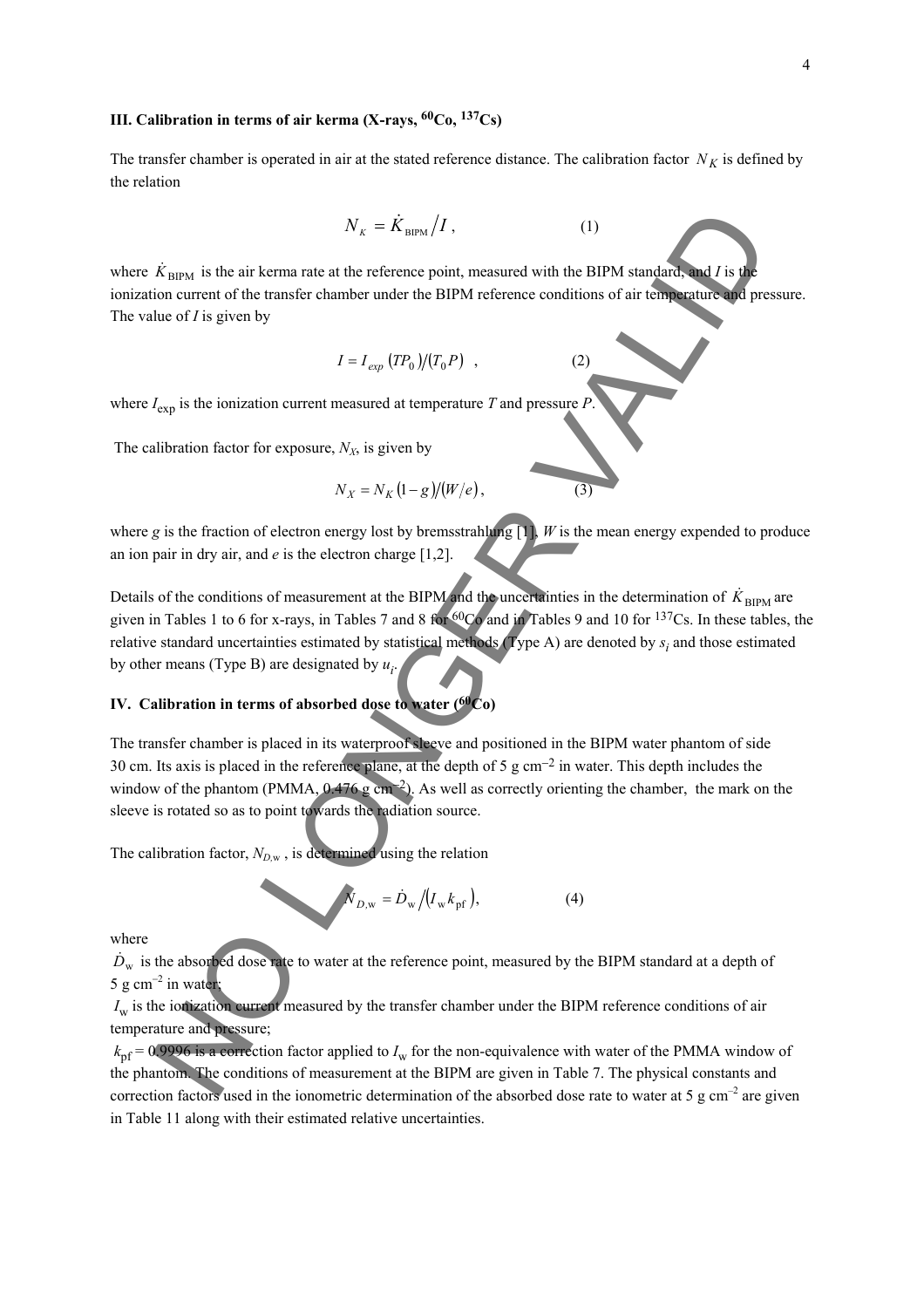## **V. Calibration in terms of ambient dose equivalent (60Co, 137Cs)**

The transfer chamber is positioned in air, with its axis in the reference plane.

The calibration factor,  $N_H$  is determined using the relation

$$
N_H = \dot{H}^* / I_H \quad , \tag{5}
$$

where

 $\dot{H}^*$  is the ambient dose equivalent rate. For <sup>60</sup>Co radiation,  $\dot{H}^*$  is measured by the BIPM standard. For <sup>137</sup>Cs,  $\dot{H}^*$  is deduced by calculation from the measurement of air kerma rate,

 $I_H$  is the ionization current measured by the transfer chamber under the BIPM reference conditions of air temperature and pressure.

The conditions of measurement at the BIPM are given in Tables 7 and 9 for <sup>60</sup>Co and <sup>137</sup>Cs, respectively. The physical constants and correction factors used in the ionometric determination of the ambient dose equivalent are given in Tables 12 and 13 for 60Co and 137Cs radiation, respectively.

#### **VI. Use of calibration factors**

Subject to certain provisions, a secondary standard calibrated in the BIPM beam can be used in another beam, taking the calibration factors  $N_K$ ,  $N_{D,w}$  or  $N_H$ , obtained from (1), (4) and (5), respectively, to determine K, *D* or *H* in that beam.  $N_B = H^2/I_H$ , (5)<br>the ambient dose equivalent rate. For <sup>60</sup>Co radiation, *H*<sup>2</sup> is measured by the BIPM standard. For<br>electured by calculation from the measurement of air kerma rate,<br>electured and pressure.<br>at a state chan

(a) The humidity conditions must not differ significantly from those of the calibration at BIPM. Otherwise, if the relative humidity is outside the range 30 % to 70 %, the curves given in [3] should be used.

(b) The conditions of measurement must not as a whole differ significantly from those of the calibration at the BIPM. Otherwise, additional corrections may be necessary (see for example [4] and [5]). Particular attention should be paid to:

- the radiation quality, particularly in the x-ray range;
- the distance from the source;
- the dimensions of the radiation field, in particular as regards the radiation scattered by the stem and the support, for calibration in terms of air kerma;
- the intensity of the ionization current which can produce a change in the ion recombination;
- the radial non-uniformity of the beam over the cross-section of the chamber [6, 7].



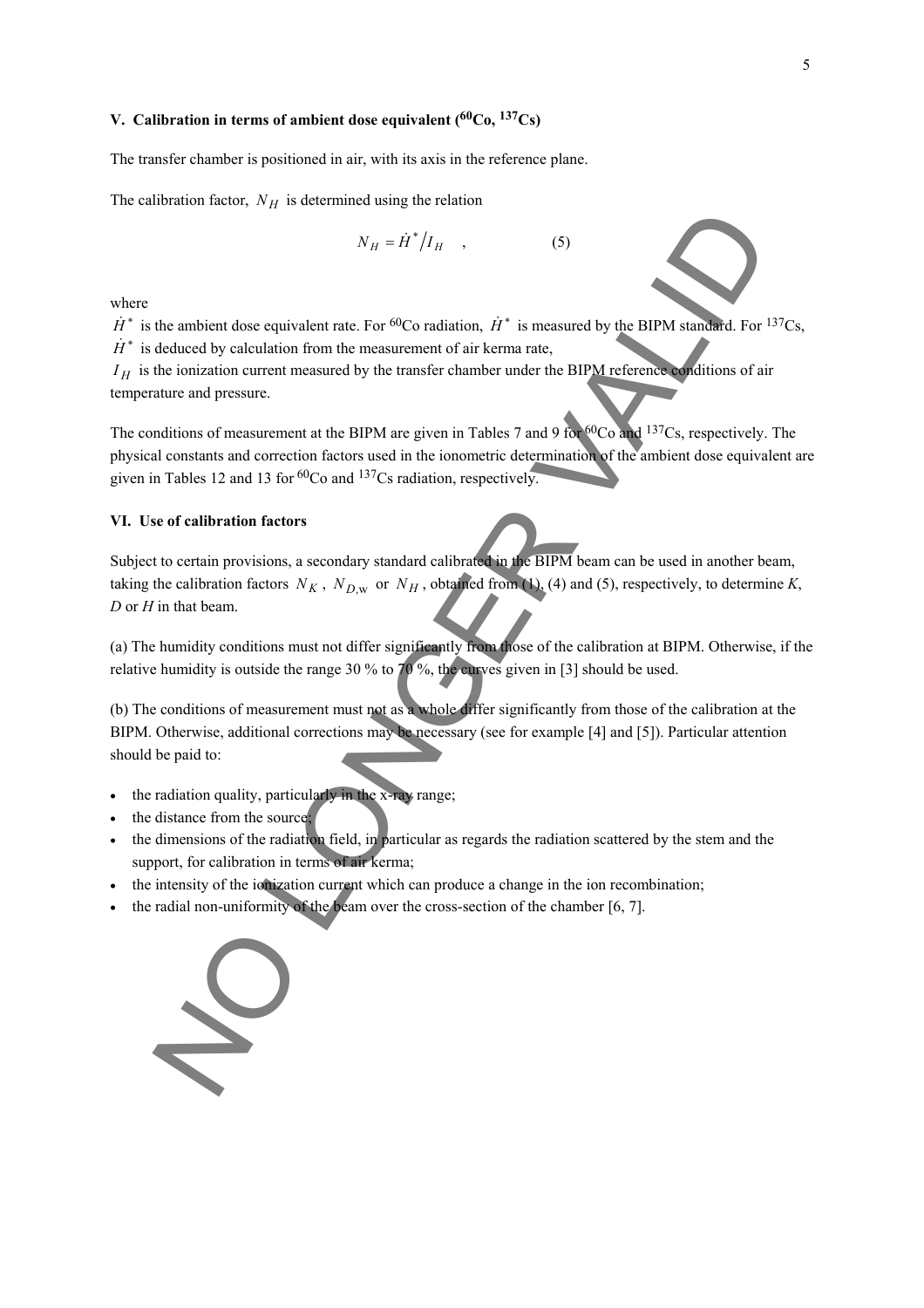### **Table 1. X-rays (10 kV to 50 kV)**

### **Conditions of measurement at the BIPM**

| Reference qualities (recommended by Section I of CCEMRI [8,9]) |  |  |  |  |
|----------------------------------------------------------------|--|--|--|--|
|----------------------------------------------------------------|--|--|--|--|

| Distance between beryllium window of x-ray tube and reference plane of standard: 50 cm<br>Beam diameter in the reference plane: 9.5 cm<br>Air filtration : 59.4 mg cm <sup>-2</sup> (50 cm at 20 °C and 100 kPa); beryllium filtration: $\approx$ 3.2 mm |                  |          |       |          |               |
|----------------------------------------------------------------------------------------------------------------------------------------------------------------------------------------------------------------------------------------------------------|------------------|----------|-------|----------|---------------|
| Reference qualities (recommended by Section I of CCEMRI [8,9])                                                                                                                                                                                           |                  |          |       |          |               |
| X-ray tube voltage /kV                                                                                                                                                                                                                                   | 10               | 30       | 25    | 50(b)    | $50(a)^{(3)}$ |
| filtration /(mm Al)                                                                                                                                                                                                                                      | $\boldsymbol{0}$ | 0.208    | 0.372 | 1.008    | 3.989         |
| $HVL^{(1)}/(mm \text{ Al})$                                                                                                                                                                                                                              | 0.0368           | 0.169    | 0.242 | 1.017    | 2.262         |
| $\mu/\rho^{(2)}/(\text{cm}^2 \text{ g}^{-1})$                                                                                                                                                                                                            | 14.83            | 3.66     | 2.60  | 0.75     | 0.38          |
| air kerma rate /(mGy $s^{-1}$ )                                                                                                                                                                                                                          | $1.00\,$         | $1.00\,$ | 1.00  | $1.00\,$ | 1.00          |
| $(1)$ half-value layer<br>$^{(2)}$ air attenuation coefficient<br>$^{(3)}$ the more-filtered of the two 50 kV radiation qualities                                                                                                                        |                  |          |       |          |               |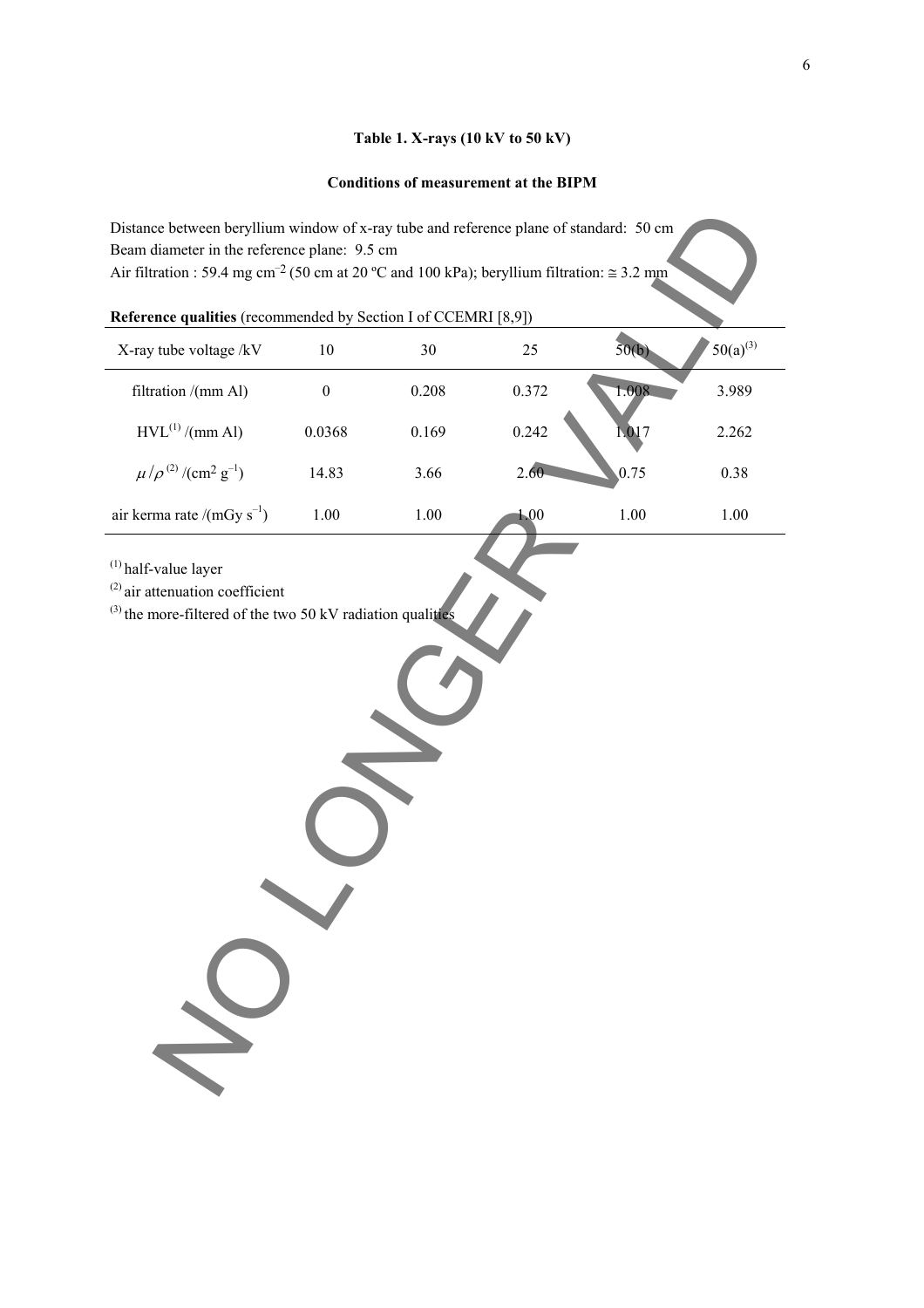### **Table 2. X-rays (10 kV to 50 kV)**

# **Physical constants and correction factors used in the BIPM determination**(1) **of the air kerma rate**

|              | Dry air density (273.15 K, 101 325 Pa) = 1.2930 kg m <sup>-3</sup><br>$W/e = 33.97$ J C <sup>-1</sup><br>Measuring volume: 1.200 41 cm <sup>3</sup> |        |        |        |        |        |
|--------------|-----------------------------------------------------------------------------------------------------------------------------------------------------|--------|--------|--------|--------|--------|
|              | X-ray tube voltage /kV                                                                                                                              | 10     | 30     | 25     | 50(b)  | 50(a)  |
|              | <b>Correction factors</b>                                                                                                                           |        |        |        |        |        |
| $k_{\rm sc}$ | scattered radiation                                                                                                                                 | 0.9944 | 0.9956 | 0.9957 | 0.9966 | 0.9971 |
| $k_{\rm e}$  | electron loss                                                                                                                                       | 1.0000 | 1.0000 | 1.0000 | 1.0000 | 1.0000 |
| $k_{\rm s}$  | ion collection                                                                                                                                      | 1.0006 | 1.0007 | 1.0007 | 1.0007 | 1.0007 |
| $k_{\rm a}$  | air attenuation <sup>(2)</sup>                                                                                                                      | 1.1956 | 1.0451 | 1.0319 | 1.0091 | 1.0046 |
| $k_{\rm d}$  | field distortion                                                                                                                                    | 1.0000 | 1.0000 | 1.0000 | 1.0000 | 1.0000 |
| $k_{\rm l}$  | transmission through<br>edges of diaphragm                                                                                                          | 1.0000 | 1,0000 | 1.0000 | 1.0000 | 1.0000 |
| $k_{\rm p}$  | transmission through<br>walls of standard                                                                                                           | 1.0000 | 1.0000 | 1.0000 | 1.0000 | 1.0000 |
| $k_{\rm h}$  | humidity                                                                                                                                            | 0.998  | 0.998  | 0.998  | 0.998  | 0.998  |
| $1-g$        | bremsstrahlung                                                                                                                                      | 1.0000 | 1.0000 | 1.0000 | 1.0000 | 1.0000 |
|              | $(1)$ details on the determination of the air kerma rate can be found in [10]<br><sup>(2)</sup> values at 20 $^{\circ}$ C and 101 325 Pa            |        |        |        |        |        |

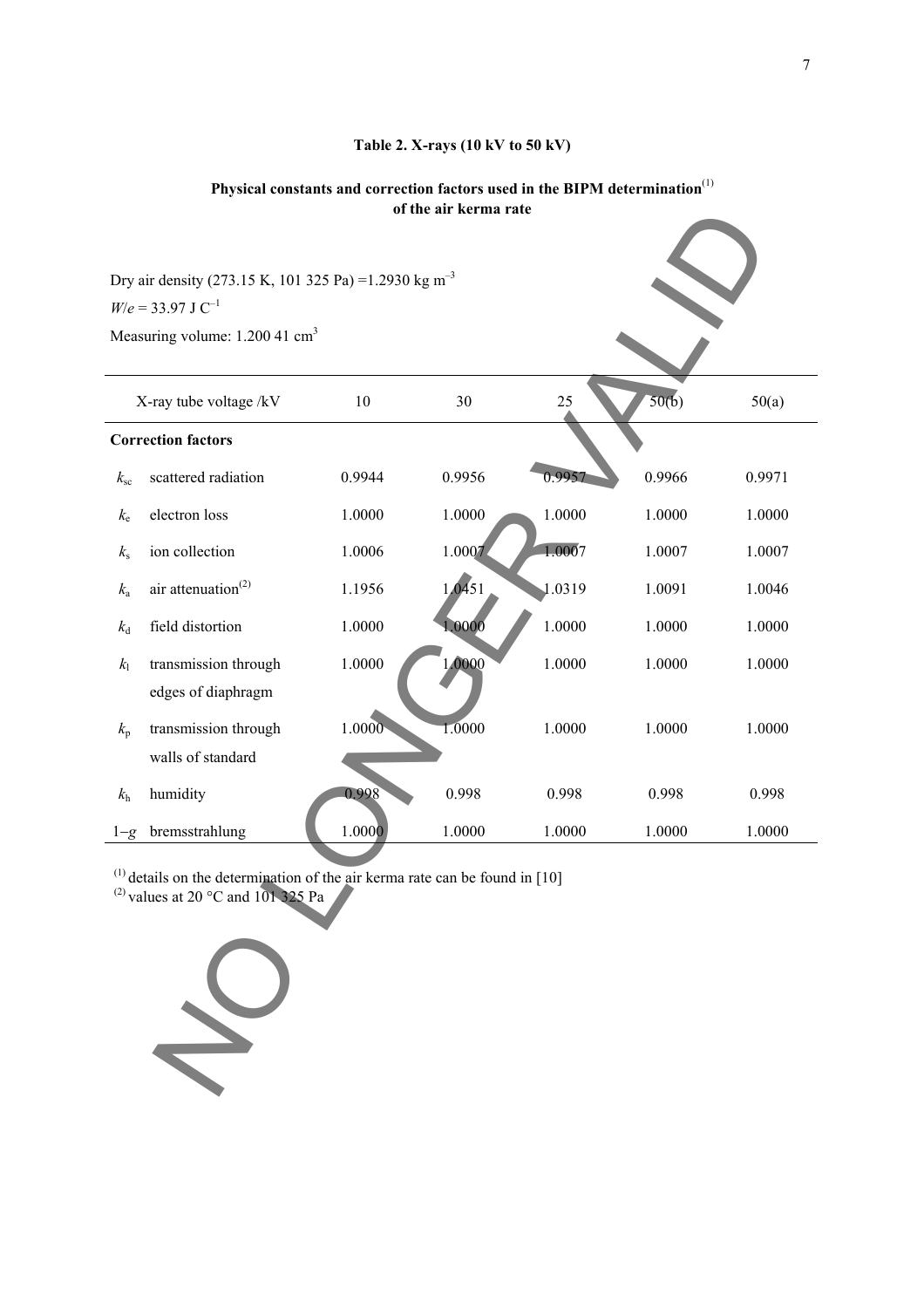|                 |                                                                                                                | $100 s_i^{(1)}$ | $100 u_i$ |
|-----------------|----------------------------------------------------------------------------------------------------------------|-----------------|-----------|
|                 | Physical constant                                                                                              |                 |           |
| dry air density |                                                                                                                |                 | 0.01      |
|                 | (273.15 K, 101 325 Pa)                                                                                         |                 |           |
| W/e             | $/(J C^{-1})$                                                                                                  |                 | 0.15      |
| g               |                                                                                                                |                 | 0.01      |
|                 | <b>Correction factors</b>                                                                                      |                 |           |
| $k_{\rm sc}$    | scattered radiation                                                                                            |                 | 0.07      |
| $k_{\rm e}$     | electron loss                                                                                                  |                 | 0.01      |
| $k_{\rm s}$     | recombination losses                                                                                           | 0.02            | 0.01      |
| $k_{\rm a}$     | air attenuation                                                                                                | 0.03            | 0.01      |
| $k_{\rm d}$     | field distortion                                                                                               |                 | 0.07      |
| $k_{\rm l}$     | transmission through edges of diaphragm                                                                        |                 | 0.01      |
| $k_{\rm p}$     | transmission through walls of standard                                                                         | 0.01            |           |
| $k_{\rm h}$     | humidity                                                                                                       |                 | 0.03      |
|                 | Measurement of $I/\nu\rho$                                                                                     |                 |           |
| $\mathcal V$    | volume $/cm3$                                                                                                  | 0.03            | 0.05      |
| Ι               | ionization current correction concerning $\rho$                                                                | 0.03            | 0.02      |
|                 | (temperature, preassure, air compressibility)                                                                  |                 |           |
|                 | Relative standard uncertainty in $\dot{K}_{\text{BIPM}}$                                                       |                 |           |
| quadratic sum   |                                                                                                                | 0.06            | 0.19      |
|                 | combined uncertainty                                                                                           |                 | 0.20      |
|                 | $^{(1)}$ s <sub>i</sub> represents the relative standard Type A uncertainty, estimated by statistical methods; |                 |           |
|                 | $u_i$ represents the relative standard Type B uncertainty, estimated by other means.                           |                 |           |

### **Estimated relative standard uncertainties in the BIPM determination of air kerma rate**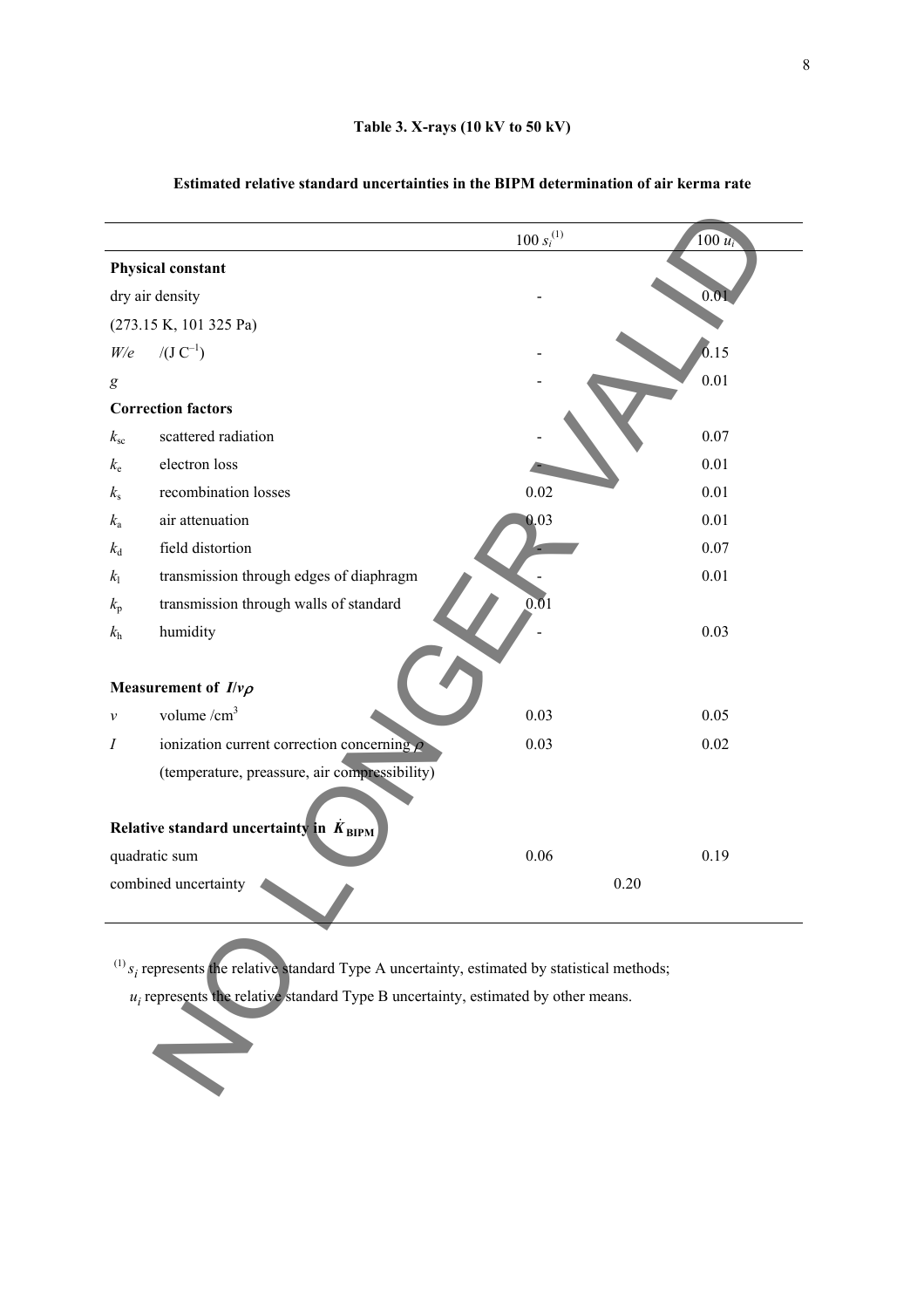### **Table 4. X-rays (100 kV to 250 kV)**

## **Conditions of measurement at the BIPM**

| Inherent filtration: $\approx 2.3$ mm Al                         |       |       |       |       |
|------------------------------------------------------------------|-------|-------|-------|-------|
| Reference qualities (recommended by Section I of the CCEMRI [8]) |       |       |       |       |
| X-ray tube voltage /kV                                           | 100   | 135   | 180   | 250   |
| additional filtration /(mm Al)                                   | 1.203 |       |       |       |
| /(mm Cu)                                                         |       | 0.232 | 0.485 | 1.570 |
| half-value layer /(mm Al)                                        | 4.027 |       |       |       |
| /(mm Cu)                                                         | 0.148 | 0.494 | 0.990 | 2.500 |
| $\mu/\rho^{(1)}/(\text{cm}^2 \text{ g}^{-1})$                    | 0.299 | 0,198 | 0.167 | 0.145 |
| air kerma rate /(mGy $s^{-1}$ )                                  | 0.21  | 0.20  | 0.29  | 0.38  |
| $^{(1)}$ air attenuation coefficient                             |       |       |       |       |
|                                                                  |       |       |       |       |
|                                                                  |       |       |       |       |
|                                                                  |       |       |       |       |
|                                                                  |       |       |       |       |
|                                                                  |       |       |       |       |
|                                                                  |       |       |       |       |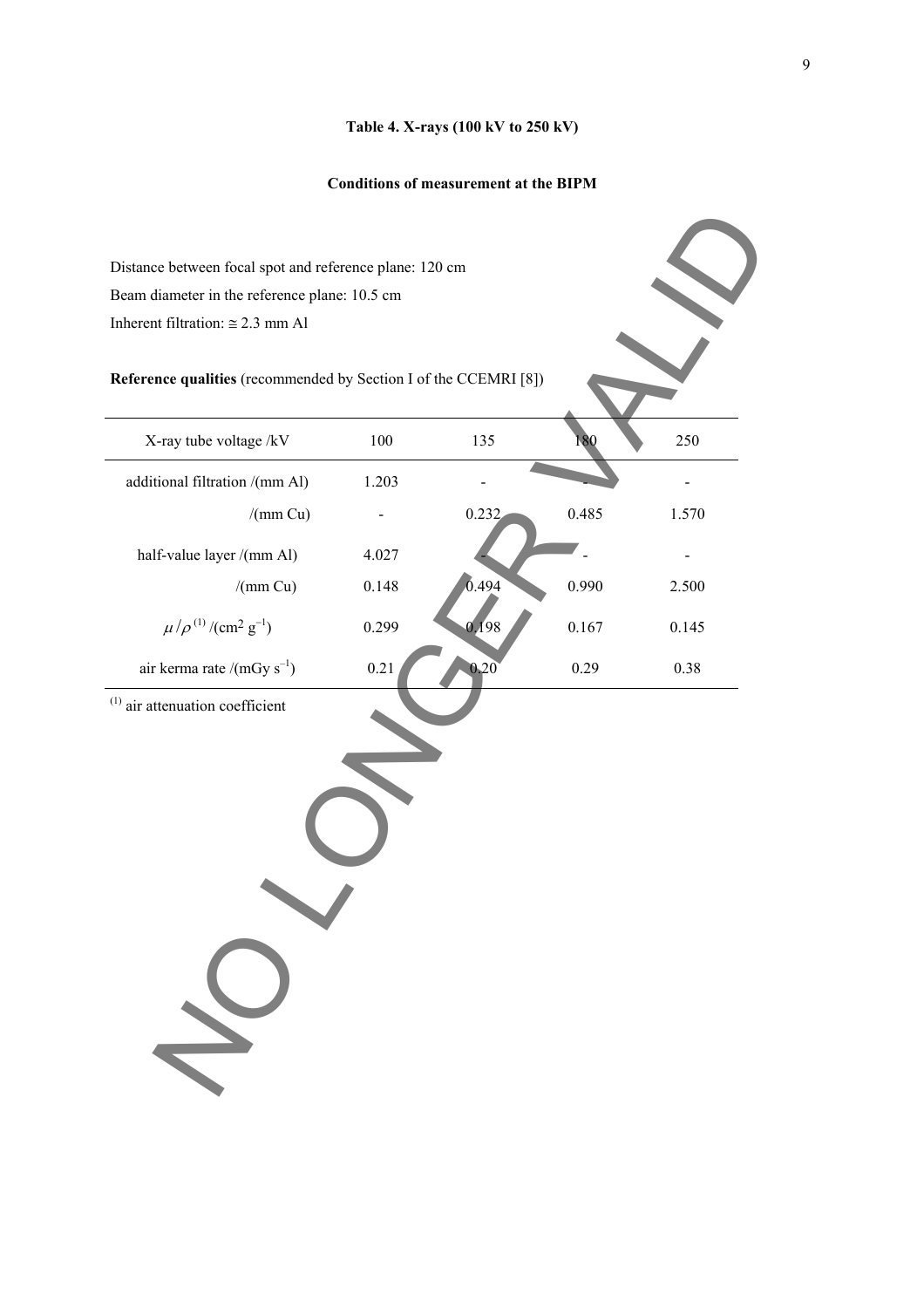# **Physical constants and correction factors used in the BIPM determination**(1) **of the air kerma rate**

|                | Dry air density (273.15 K, 101 325 Pa) = 1.2930 kg m <sup>-3</sup>               |        |        |        |        |
|----------------|----------------------------------------------------------------------------------|--------|--------|--------|--------|
|                | $W/e = 33.97$ J C <sup>-1</sup>                                                  |        |        |        |        |
|                | Measuring volume: 4.6554 cm <sup>3</sup>                                         |        |        |        |        |
|                |                                                                                  |        |        |        |        |
|                | X-ray tube voltage /kV                                                           | 100    | 135    | 180    | 250    |
|                | <b>Correction factors</b>                                                        |        |        |        |        |
| $k_{\rm sc}$   | scattered radiation                                                              | 0.9948 | 0.9962 | 0.996  | 0.9969 |
| $k_{\rm e}$    | electron loss                                                                    | 1.0000 | 1.0023 | 1.0052 | 1.0078 |
| $k_{\rm s}$    | ion collection                                                                   | 1.0005 | 1.0005 | 1.0005 | 1.0005 |
| $k_{\rm a}$    | air attenuation                                                                  | 1.0100 | 1.0066 | 1.0056 | 1.0049 |
| $k_{\rm d}$    | field distortion                                                                 | 1.0000 | 1.0000 | 1.0000 | 1.0000 |
| k <sub>1</sub> | transmission through                                                             | 0.9999 | 0.9998 | 0.9997 | 0.9996 |
|                | edges of diaphragm                                                               |        |        |        |        |
| $k_{p}$        | transmission through                                                             | 1.0000 | 1.0000 | 0.9999 | 0.9988 |
|                | walls of standard                                                                |        |        |        |        |
| $k_{\rm h}$    | humidity                                                                         | 0.998  | 0.998  | 0.998  | 0.998  |
| $1 - g$        | bremsstrahlung                                                                   | 0.9999 | 0.9999 | 0.9998 | 0.9997 |
|                | $^{(1)}$ details on the determination of the air kerma rate can be found in [11] |        |        |        |        |
|                |                                                                                  |        |        |        |        |
|                |                                                                                  |        |        |        |        |
|                |                                                                                  |        |        |        |        |
|                |                                                                                  |        |        |        |        |
|                |                                                                                  |        |        |        |        |

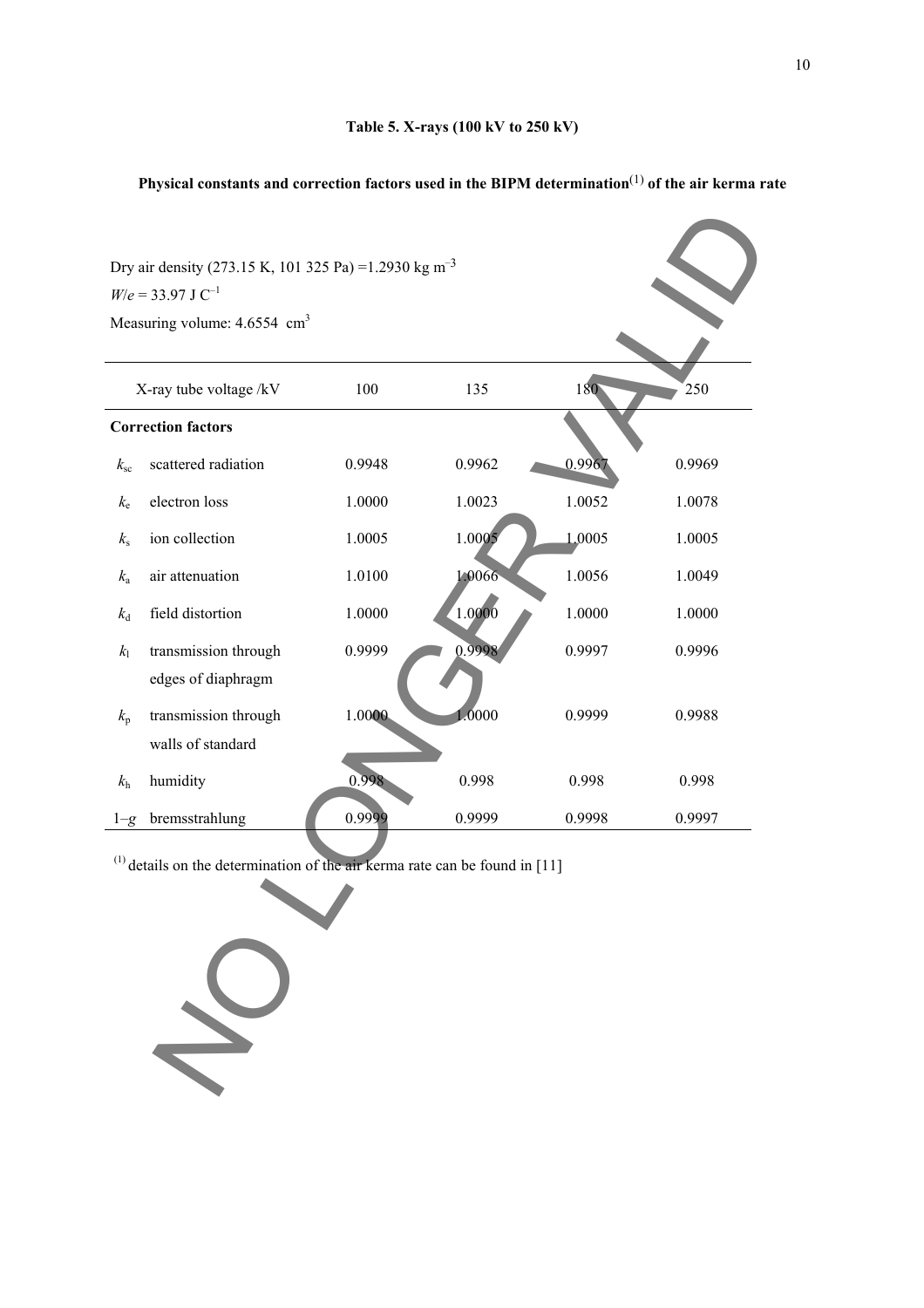|                  |                                                                                                       | $100 s_i^{(1)}$ | $100 u_i$ |
|------------------|-------------------------------------------------------------------------------------------------------|-----------------|-----------|
|                  | <b>Physical constant</b>                                                                              |                 |           |
|                  | dry air density                                                                                       |                 | 0.01      |
|                  | (273.15 K, 101 325 Pa)                                                                                |                 |           |
| W/e              | $/(J C^{-1})$                                                                                         |                 | 0.15      |
| $\boldsymbol{g}$ |                                                                                                       |                 | 0.01      |
|                  | <b>Correction factors</b>                                                                             |                 |           |
| $k_{\rm sc}$     | scattered radiation                                                                                   |                 | 0.07      |
| $k_{\rm e}$      | electron loss                                                                                         |                 | 0.10      |
| $k_{\rm s}$      | recombination losses                                                                                  | 0.02            | 0.01      |
| $k_{\rm a}$      | air attenuation                                                                                       | 0.03            | 0.01      |
| $k_{\rm d}$      | field distortion                                                                                      |                 | 0.07      |
| $k_{\rm l}$      | transmission through edges of                                                                         |                 | 0.01      |
|                  | diaphragm                                                                                             |                 |           |
| $k_{\rm p}$      | transmission through walls of standard                                                                | 0.0             |           |
| $k_{\rm h}$      | humidity                                                                                              |                 | 0.03      |
|                  |                                                                                                       |                 |           |
|                  | Measurement of $I/\nu\rho$                                                                            |                 |           |
| $\mathcal V$     | volume $/cm3$                                                                                         | 0.01            | 0.05      |
| $\boldsymbol{I}$ | ionization current correction                                                                         | 0.03            | 0.02      |
|                  | concerning $\rho$ (temperature, preassure,                                                            |                 |           |
|                  | air compressibility)                                                                                  |                 |           |
|                  |                                                                                                       |                 |           |
|                  | Relative standard uncertainty in $K_{\text{BIPM}}$                                                    |                 |           |
|                  | quadratic sum                                                                                         | 0.05            | 0.22      |
|                  | combined uncertainty                                                                                  |                 | 0.22      |
|                  |                                                                                                       |                 |           |
|                  |                                                                                                       |                 |           |
|                  | $^{(1)}$ $s_i$ represents the relative standard Type A uncertainty, estimated by statistical methods; |                 |           |
|                  | $u_i$ represents the relative standard Type B uncertainty, estimated by other means.                  |                 |           |
|                  |                                                                                                       |                 |           |
|                  |                                                                                                       |                 |           |

### **Estimated relative standard uncertainties in the BIPM determination of air kerma rate**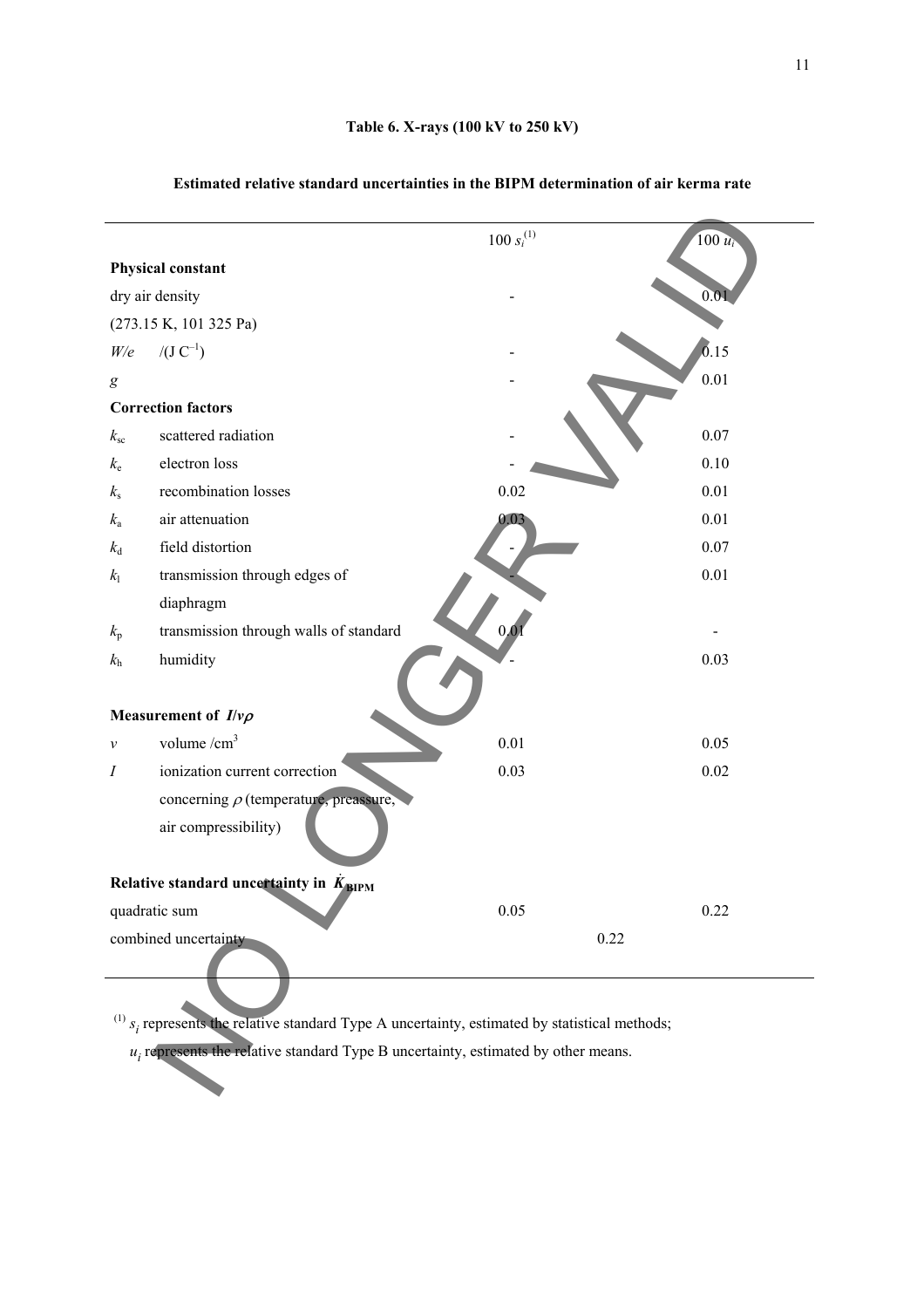### **Table 7. 60Co gamma radiation**

12

#### **Conditions of measurement at the BIPM**



<sup>(1)</sup> The photon fluence rate at the centre of each side of the 10 cm  $\times$  10 cm square is 50 % of the photon fluence rate at the centre of the square.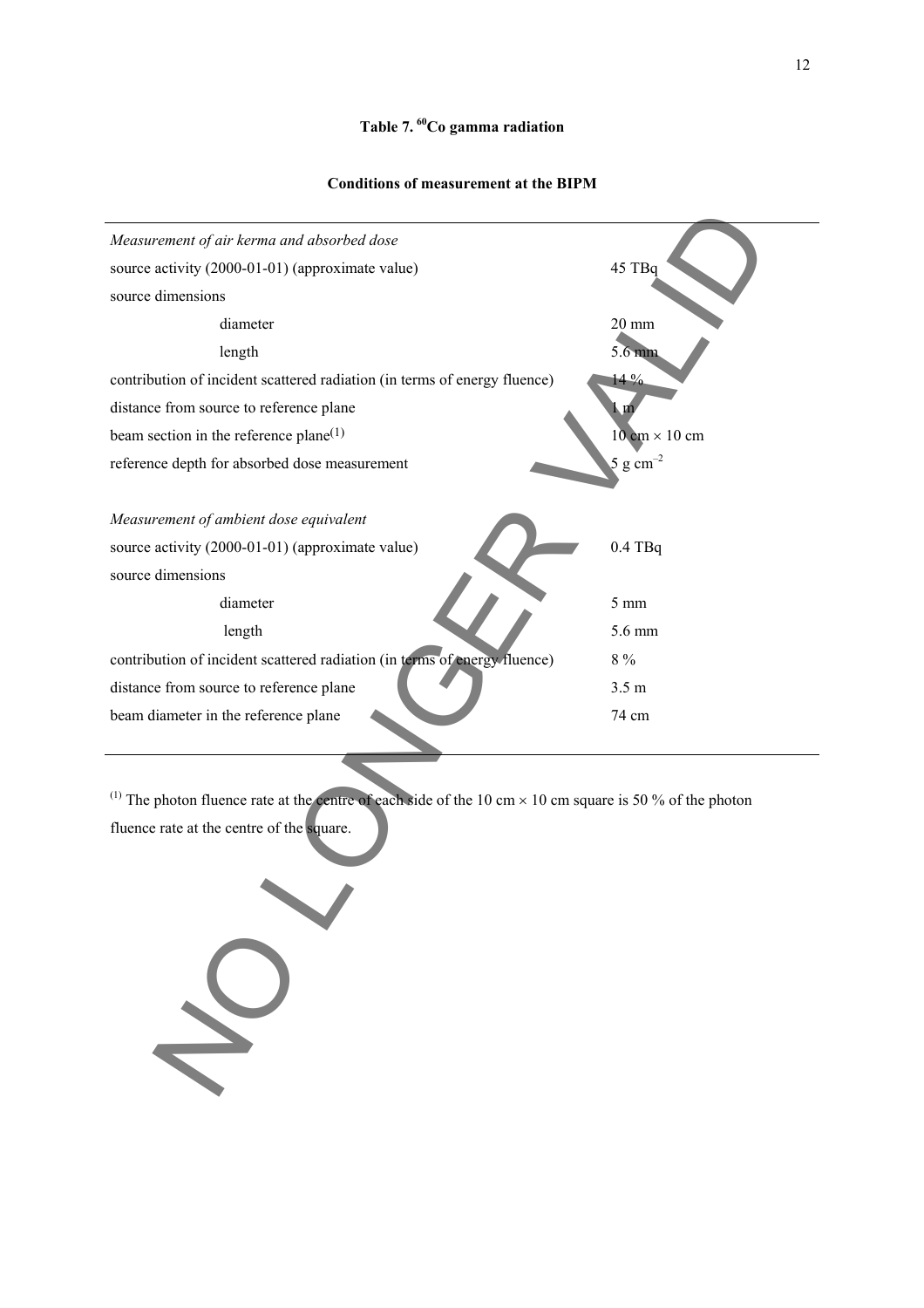|                                                    | their estimated relative standard uncertainties                                                                                                                                                                         |           |                          |
|----------------------------------------------------|-------------------------------------------------------------------------------------------------------------------------------------------------------------------------------------------------------------------------|-----------|--------------------------|
| <b>Physical constant</b>                           | value                                                                                                                                                                                                                   | $100 s_i$ | $100u_i$                 |
| dry air density /(kg m <sup>-3</sup> )             | 1.2930                                                                                                                                                                                                                  |           | 0.01                     |
| (273.15 K, 101 325 Pa)                             |                                                                                                                                                                                                                         |           |                          |
| $(\mu_{en}/\rho)_{a}/(\mu_{en}/\rho)_{c}$          | 0.9985                                                                                                                                                                                                                  |           | 0.05                     |
| stopping power ratio $\bar{s}_{c,a}$               | 1.0010                                                                                                                                                                                                                  |           |                          |
| $/(J C^{-1})$<br>W/e                               | 33.97                                                                                                                                                                                                                   |           | $0.11^{(2)}$             |
| fraction of energy lost by<br>g                    | $3.2 \times 10^{-3}$                                                                                                                                                                                                    |           | 0.02                     |
| bremsstrahlung                                     |                                                                                                                                                                                                                         |           |                          |
| <b>Correction factors</b>                          |                                                                                                                                                                                                                         |           |                          |
| recombination losses<br>$k_{\rm s}$                | 1.0015                                                                                                                                                                                                                  | 0.01      | 0.01                     |
| humidity<br>$k_{\rm h}$                            | 0.9970                                                                                                                                                                                                                  |           | 0.03                     |
| stem scattering<br>$k_{\rm st}$                    | 1.0000                                                                                                                                                                                                                  | 0.01      | $\overline{\phantom{a}}$ |
| wall attenuation<br>$k_{\rm at}$                   | 1.0398                                                                                                                                                                                                                  | 0.01      | 0.04                     |
| mean origin of electrons<br>$k_{\rm CEP}$          | 0.9922                                                                                                                                                                                                                  |           | 0.01                     |
| wall scattering<br>$k_{\rm sc}$                    | 0.9720                                                                                                                                                                                                                  | 0.01      | 0.07                     |
| axial non-uniformity<br>$k_{\rm an}$               | 0.9964                                                                                                                                                                                                                  |           | 0.07                     |
| radial non-uniformity<br>$k_{\rm m}$               | 1.0016                                                                                                                                                                                                                  | 0.01      | 0.02                     |
| Measurement of $I/\nu\rho$                         |                                                                                                                                                                                                                         |           |                          |
| volume $/cm3$<br>$\mathcal V$                      | $6.8028^{(3)}$                                                                                                                                                                                                          | 0.01      | 0.03                     |
| ionization current correction concerning<br>Ι      |                                                                                                                                                                                                                         | 0.01      | 0.02                     |
| $\rho$ (temperature, preassure, air                |                                                                                                                                                                                                                         |           |                          |
| compressibility)                                   |                                                                                                                                                                                                                         |           |                          |
| Relative standard uncertainty in $K_{\text{BIPM}}$ |                                                                                                                                                                                                                         |           |                          |
| quadratic sum                                      |                                                                                                                                                                                                                         | 0.03      | 0.17                     |
| combined uncertainty                               |                                                                                                                                                                                                                         |           | 0.17                     |
|                                                    | $(1)$ details on the determination of air kerma rate can be found in [12]                                                                                                                                               |           |                          |
|                                                    | (2) the uncertainty of the product of the stopping power ratio and $W/e$ is estimated to be the same for<br>determinations of air kerma and absorbed dose [13]. The present value supersedes that quoted in the Rapport |           |                          |

# **Physical constants and correction factors used in the BIPM determination**(1) **of the air kerma rate, and their estimated relative standard uncertainties**

(2) the uncertainty of the product of the stopping power ratio and *W/e* is estimated to be the same for determinations of air kerma and absorbed dose [13]. The present value supersedes that quoted in the Rapport BIPM-96/1, as agreed by the CCRI in 1999 [14] (3) standard CH5-1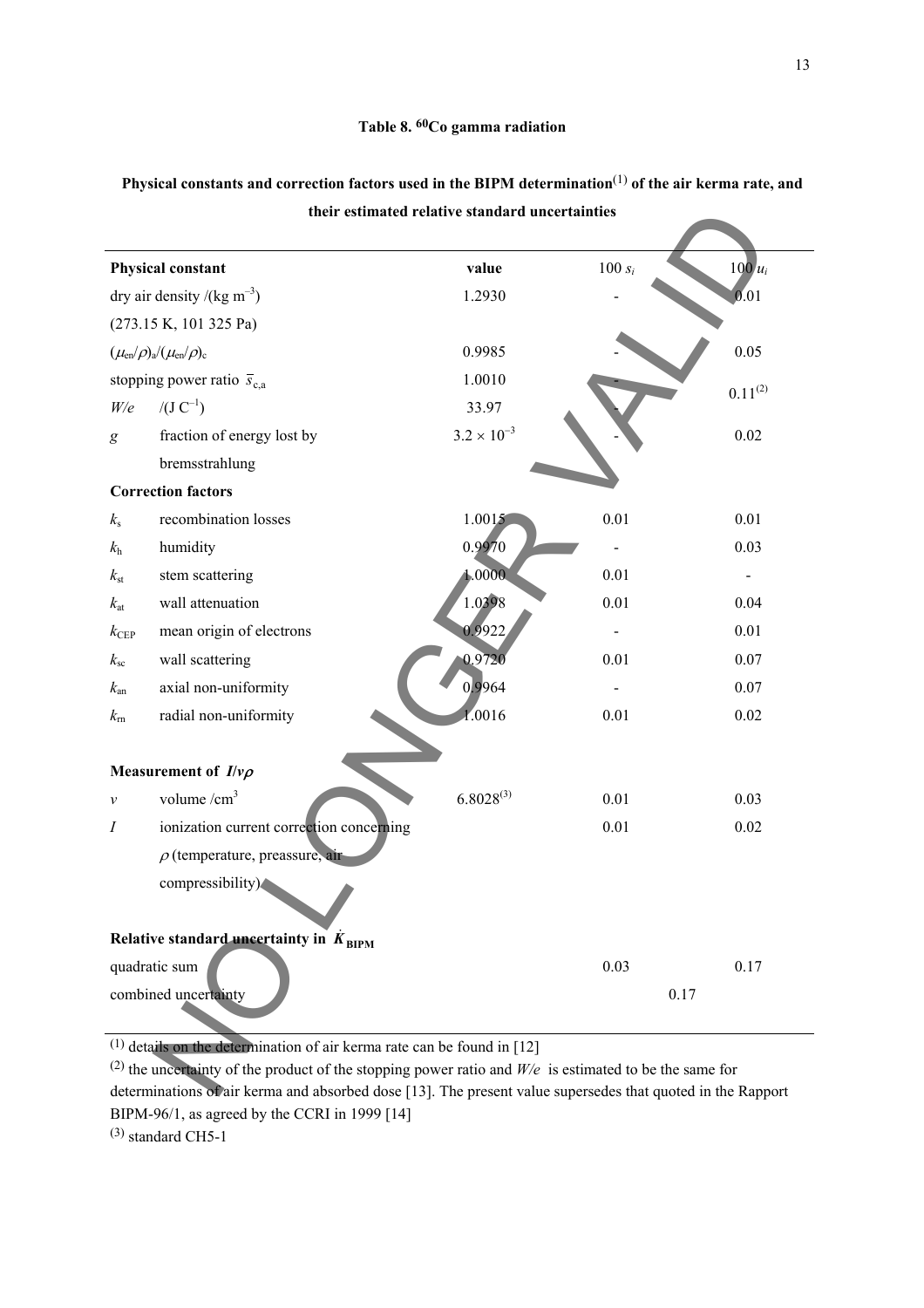# **Table 9. 137Cs gamma radiation**

### **Conditions of measurement at the BIPM**

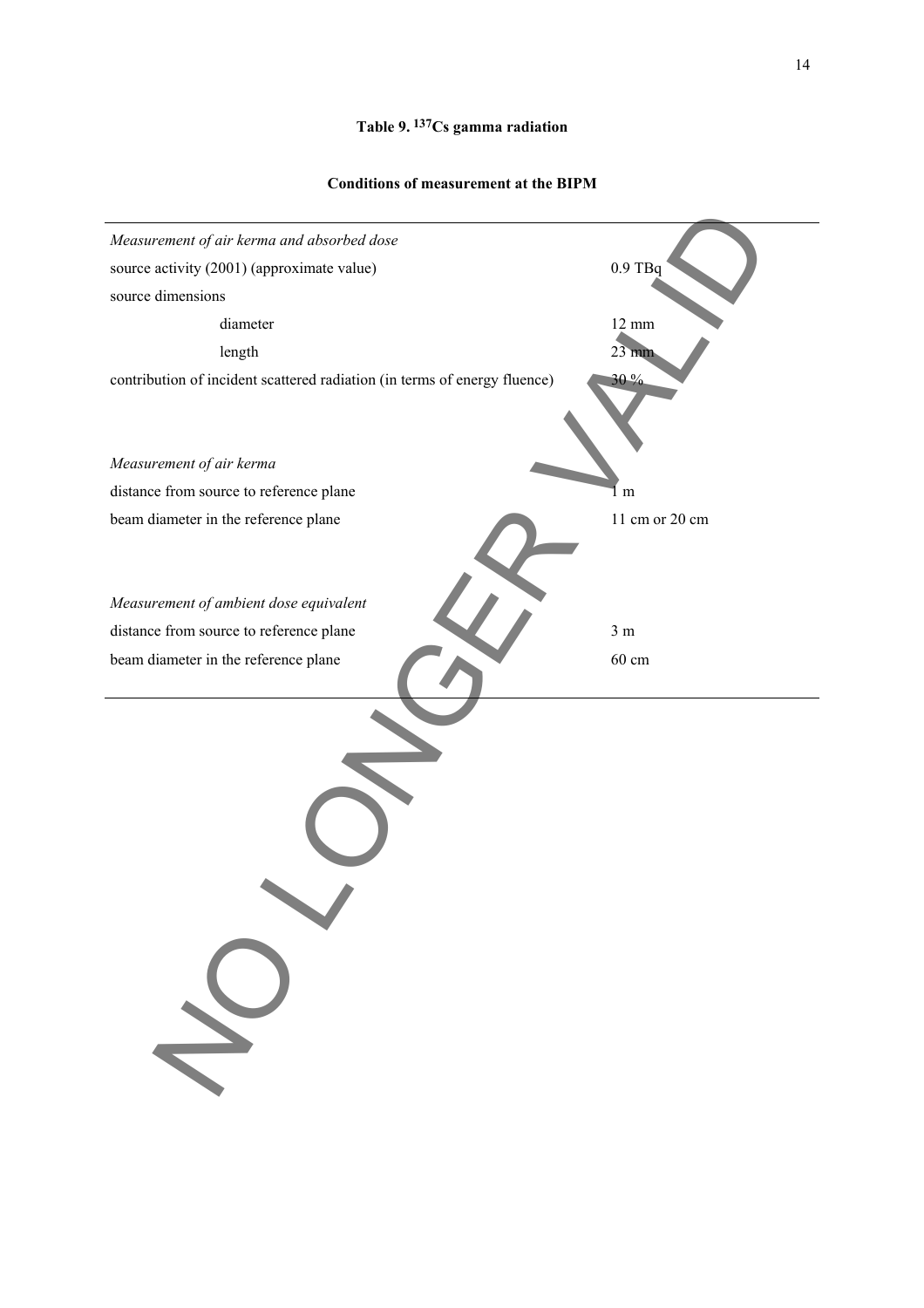## **Table 10. 137Cs gamma radiation**

# **Physical constants and correction factors used in the BIPM determination**(1) **of the air kerma rate, and their estimated relative standard uncertainties**

|                | Physical constants and correction factors used in the BIPM determination <sup>(1)</sup> of the air kerma rate, and<br>their estimated relative standard uncertainties |                |           |                              |
|----------------|-----------------------------------------------------------------------------------------------------------------------------------------------------------------------|----------------|-----------|------------------------------|
|                | <b>Physical constant</b>                                                                                                                                              | value          | $100 s_i$ | $100 u_i$                    |
|                | dry air density /(kg m <sup>-3</sup> )                                                                                                                                | 1.2930         |           | 0.01                         |
|                | (273.15 K, 101 325 Pa)                                                                                                                                                |                |           |                              |
|                | $(\mu_{en}/\rho)_{a}/(\mu_{en}/\rho)_{c}$                                                                                                                             | 0.9990         |           | 0.05                         |
|                | stopping power ratio $\bar{s}_{c,a}$                                                                                                                                  | 1.0104         |           | $0.11^{(2)}$                 |
| W/e            | $/(J C^{-1})$                                                                                                                                                         | 33.97          |           |                              |
| g              | fraction of energy lost by bremsstrahlung                                                                                                                             | 0.0012         |           | 0.02                         |
|                | <b>Correction factors</b>                                                                                                                                             |                |           |                              |
| $k_{\rm s}$    | recombination losses                                                                                                                                                  | 1.0014         | 0.01      | 0.01                         |
| $k_{\rm h}$    | humidity                                                                                                                                                              | 0,9970         |           | 0.03                         |
| $k_{\rm st}$   | stem scattering                                                                                                                                                       | 0.9998         | 0.01      | $\qquad \qquad \blacksquare$ |
| $k_{\rm at}$   | wall attenuation                                                                                                                                                      | 1.0540         | 0.01      | 0.04                         |
| $k_{\rm CEP}$  | mean origin of electrons                                                                                                                                              | 0.9972         |           | 0.01                         |
| $k_{\rm sc}$   | wall scattering                                                                                                                                                       | 0.9535         | 0.01      | 0.15                         |
| $k_{\rm an}$   | axial non-uniformity                                                                                                                                                  | 0.9981         |           | 0.07                         |
| $k_{\rm m}$    | radial non-uniformity                                                                                                                                                 | 1.0070         | 0.01      | 0.03                         |
|                | Measurement of $I/\nu\rho$                                                                                                                                            |                |           |                              |
| ν              | volume $/cm3$                                                                                                                                                         | $6.8344^{(3)}$ | 0.01      | 0.10                         |
| $\overline{I}$ | ionization current correction concerning $\rho$                                                                                                                       |                | 0.03      | 0.02                         |
|                | (temperature, preassure, air                                                                                                                                          |                |           |                              |
|                | compressibility)                                                                                                                                                      |                |           |                              |
|                | Relative standard uncertainty on $K_{\text{RIPM}}$                                                                                                                    |                |           |                              |
|                | quadratic sum                                                                                                                                                         |                | 0.04      | 0.24                         |
|                | combined uncertainty                                                                                                                                                  |                | 0.24      |                              |
|                | $(1)$ details on the determination of the air kerma rate can be found in [7]                                                                                          |                |           |                              |
|                | <sup>(2)</sup> the uncertainty of the product of the stopping power ratio and $W/e$ is estimated to be the same for air                                               |                |           |                              |
|                | kerma and aboorbed does determination [12]. The present value supersedge that quoted in the Penner                                                                    |                |           |                              |

<sup>(2)</sup> the uncertainty of the product of the stopping power ratio and  $W/e$  is estimated to be the same for air kerma and absorbed dose determination [13]. The present value supersedes that quoted in the Rapport BIPM-96/1, as agreed by the CCRI in 1999 [14]

 $^{(3)}$  standard CH5-2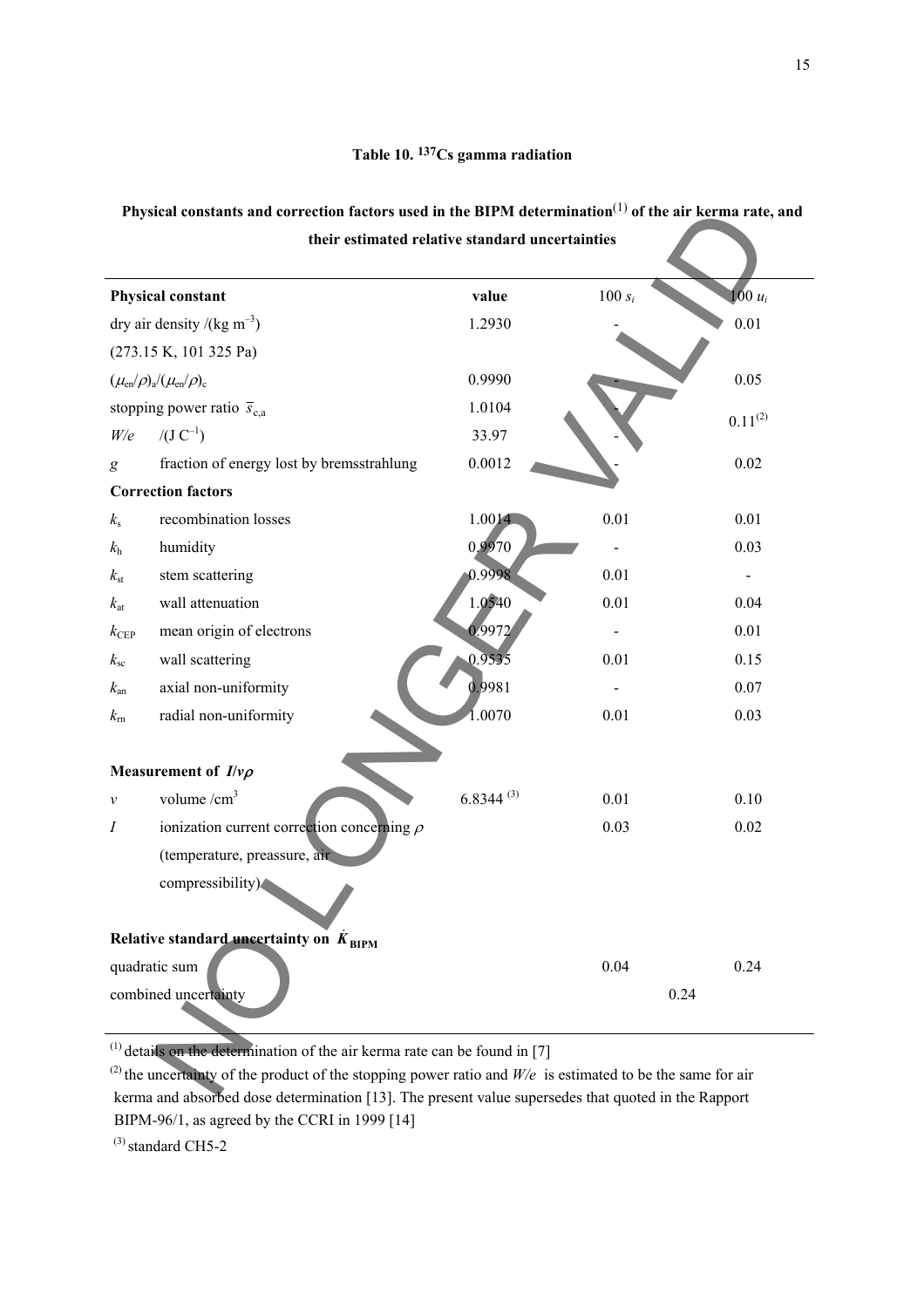| <b>Physical constant</b>                                                                                    | value          | 100 $s_i$   | $100 u_i$    |
|-------------------------------------------------------------------------------------------------------------|----------------|-------------|--------------|
| dry air density /(kg m <sup>-3</sup> )                                                                      | 1.2930         |             | 0.01         |
| (273.15 K, 101 325 Pa)                                                                                      |                |             |              |
| $(\mu_{en}/\rho)_{w}/(\mu_{en}/\rho)_{c}$                                                                   | $1.1125^{(2)}$ | $0.0^\circ$ | $0.14^{(2)}$ |
| stopping power ratio $\bar{s}_{c,a}$                                                                        | 1.0030         |             |              |
| $/(J C^{-1})$<br>W/e                                                                                        | 33.97          |             | $0.11^{(3)}$ |
| <b>Correction factors</b>                                                                                   |                |             |              |
| perturbation correction<br>$k_{\rm p}$                                                                      | 1.1107         | 0.05        | 0.17         |
| polythene envelope of the chamber<br>$k_{\rm ps}$                                                           | 0.9994         | 0.01        | 0.01         |
| front face of the phantom<br>$k_{\rm pf}$                                                                   | 0.9996         |             | 0.01         |
| radial non-uniformity<br>$k_{\rm m}$                                                                        | 1.0051         | 0.01        | 0.03         |
| recombination losses<br>$k_{\rm s}$                                                                         | 1.0015         | 0.01        | 0.01         |
| humidity<br>$k_{\rm h}$                                                                                     | 0.9970         |             | 0.03         |
| Measurement of $I/\nu\rho$                                                                                  |                |             |              |
| volume $/cm3$<br>$\mathcal V$                                                                               | $6.8810^{(4)}$ | 0.19        | 0.03         |
| ionization current correction<br>Ι                                                                          |                | 0.01        | 0.02         |
| concerning $\rho$ (temperature, preassure,                                                                  |                |             |              |
| air compressibility)                                                                                        |                |             |              |
| positioning                                                                                                 |                | 0.03        |              |
|                                                                                                             |                |             |              |
| Relative standard uncertainty $\overline{in}$ $(D_w)_{\text{BIPM}}$                                         |                |             |              |
| quadratic sum                                                                                               |                | 0.20        | 0.21         |
| combined uncertainty                                                                                        |                |             | 0.29         |
|                                                                                                             |                |             |              |
| <sup>(1)</sup> details on the determination of absorbed dose to water can be found in [13]                  |                |             |              |
| <sup>(2)</sup> included in the uncertainties for $k_p$                                                      |                |             |              |
| (3) the uncertainty of the product of the stopping power ratio and $W/e$ is estimated to be the same for    |                |             |              |
| determinations of air kerma and absorbed dose [13]. The present value supersedes that quoted in the Rapport |                |             |              |
| BIPM-96/1, as agreed by the CCRI in 1999 [14]                                                               |                |             |              |
| $(4)$ standard CH4-1                                                                                        |                |             |              |

**Physical constants and correction factors used in the BIPM ionometric determination**(1) **of the absorbed dose rate to water at 5 g cm**<sup>−</sup>**<sup>2</sup> , and their estimated relative standard uncertainties**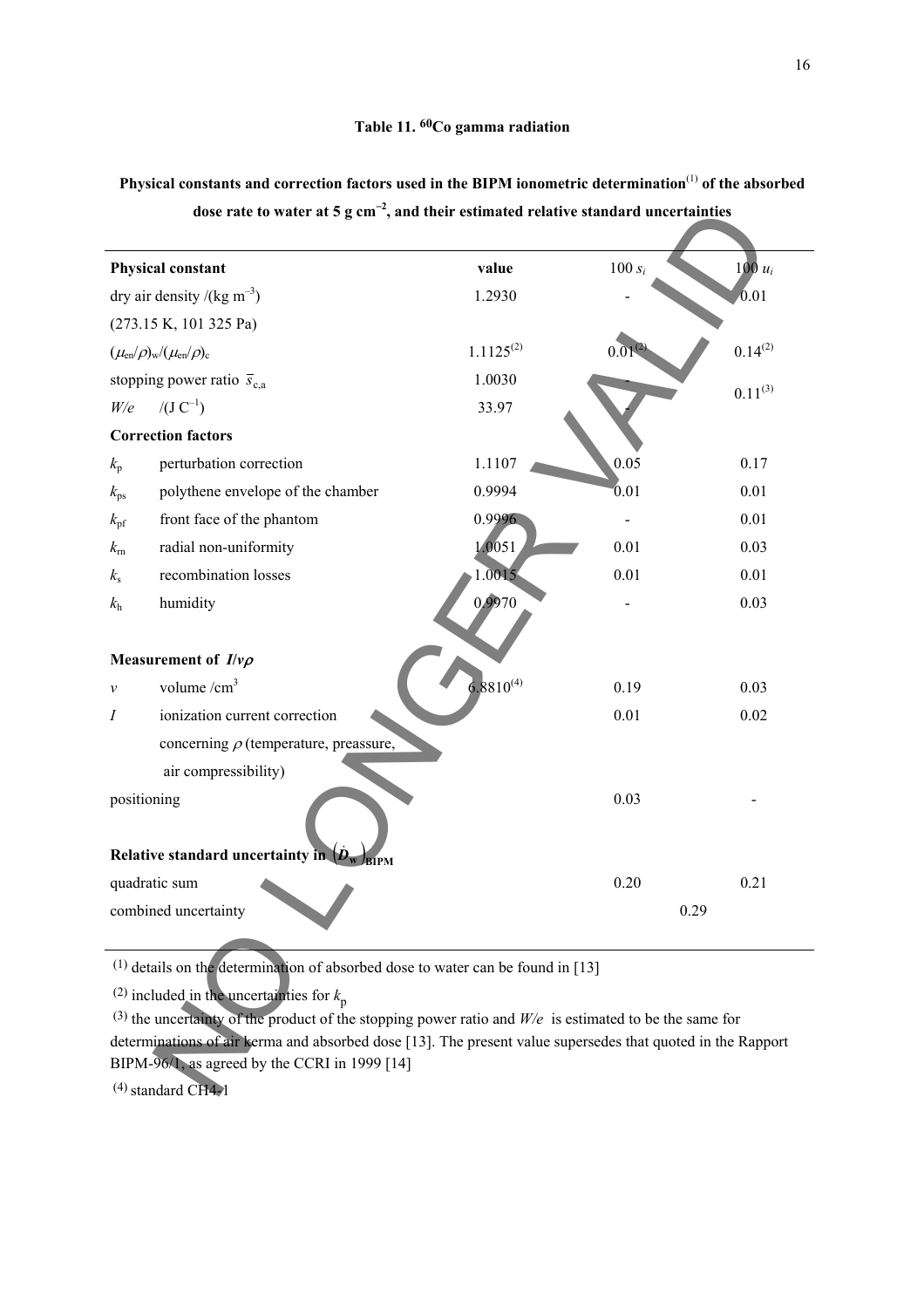|              |                                                                                                                     | equivalent rate, and their estimated relative standard uncertainties |           |              |
|--------------|---------------------------------------------------------------------------------------------------------------------|----------------------------------------------------------------------|-----------|--------------|
|              | <b>Physical constant</b>                                                                                            | value                                                                | $100 s_i$ | $100u_i$     |
|              | dry air density /(kg m <sup>-3</sup> )                                                                              | 1.2930                                                               |           | 0.01         |
|              | (273.15 K, 101 325 Pa)                                                                                              |                                                                      |           |              |
|              | $(\mu_{en}/\rho)_{w}/(\mu_{en}/\rho)_{c}$                                                                           | 1.1109                                                               |           | 0.10         |
|              | stopping power ratio $\bar{s}_{c,a}$                                                                                | 1.0010                                                               |           | $0.11^{(2)}$ |
| W/e          | $/(J C^{-1})$                                                                                                       | 33.97                                                                |           |              |
| $\varrho$    | (quality factor)                                                                                                    | $\,1\,$                                                              |           |              |
|              | <b>Correction factors</b>                                                                                           |                                                                      |           |              |
| $k_{\rm p}$  | perturbation                                                                                                        | 0.9931                                                               |           | 0.16         |
| $k_{\rm s}$  | recombination losses                                                                                                | 1.0014                                                               | 0.01      | 0.01         |
| $k_{\rm h}$  | humidity                                                                                                            | 0,9970                                                               |           | 0.03         |
| $k_{\rm st}$ | stem scattering                                                                                                     | 1.0000                                                               | 0.01      |              |
| $k_{\rm m}$  | radial non-uniformity                                                                                               | 1,000                                                                |           | 0.01         |
|              | Measurement of $I/\nu\rho$                                                                                          |                                                                      |           |              |
| ν            | volume $/cm3$                                                                                                       | $6\sqrt{8116}^{(3)}$                                                 | 0.01      | 0.03         |
| I            | ionization current correction                                                                                       |                                                                      | 0.02      | 0.02         |
|              | concerning $\rho$ (temperature, preassure,                                                                          |                                                                      |           |              |
|              | air compressibility)                                                                                                |                                                                      |           |              |
|              | Relative standard uncertainty in $(H^*)$<br>/BIPM                                                                   |                                                                      |           |              |
|              | quadratic sum                                                                                                       |                                                                      | 0.03      | 0.22         |
|              | combined uncertainty                                                                                                |                                                                      | 0.23      |              |
|              | $^{(1)}$ details on the determination of the ambient dose equivalent can be found in [15]                           |                                                                      |           |              |
|              | <sup>(2)</sup> the uncertainty of the product of the stopping power ratio and $W/e$ is estimated to be the same for |                                                                      |           |              |
|              | determinations of air kerma and absorbed dose [13]. The present value supersedes that quoted in the Rapport         |                                                                      |           |              |
|              | BIPM-96/1, as agreed by the CCRI in 1999 [14]                                                                       |                                                                      |           |              |
|              | $^{(3)}$ standard CH2                                                                                               |                                                                      |           |              |

**Physical constants and correction factors used in the BIPM determination**(1) **of the ambient dose equivalent rate, and their estimated relative standard uncertainties**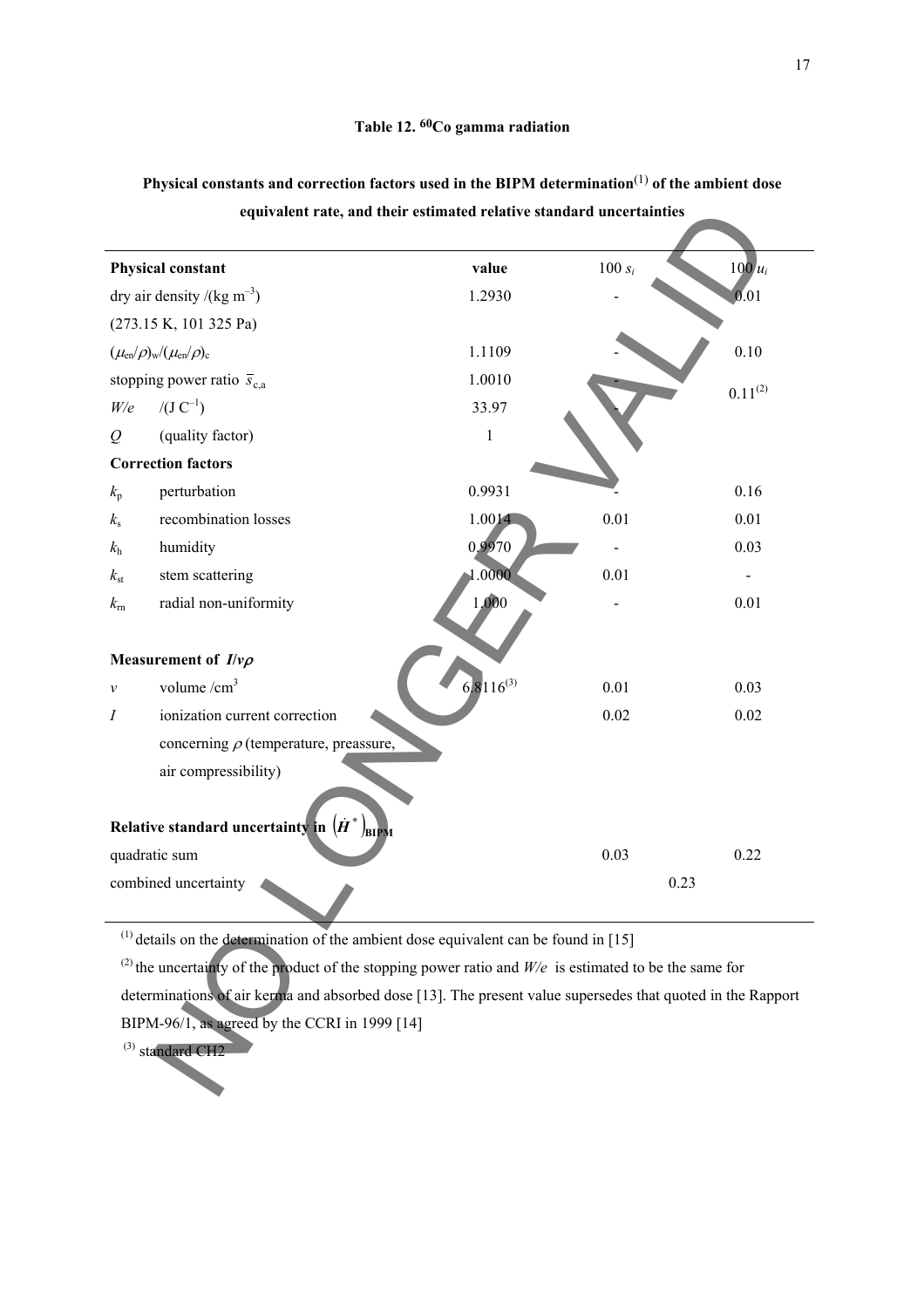# **Estimated relative standard uncertainties used in the BIPM determination**(1)

**of the ambient dose equivalent rate**

| of the ambient dose equivalent rate                                                                                  |           |           |
|----------------------------------------------------------------------------------------------------------------------|-----------|-----------|
|                                                                                                                      |           |           |
| <b>Parameters</b>                                                                                                    | 100 $s_i$ | $100 u_i$ |
| air kerma rate $\dot{K}_{\text{BIPM}}$                                                                               | 0.04      | 0.24      |
| ratio $\dot{H}^*/\dot{K}^{(2)}$                                                                                      |           | $0.45\,$  |
|                                                                                                                      |           |           |
| Relative standard uncertainty in $(\dot{H}^*)_{\text{BIPM}}$                                                         |           |           |
| quadratic sum                                                                                                        |           | 0.51      |
| combined uncertainty                                                                                                 | 0.51      |           |
|                                                                                                                      |           |           |
|                                                                                                                      |           |           |
| <sup>(1)</sup> details on the determination of the ambient dose equivalent rate $\dot{H}^*$ can be found in [16]     |           |           |
| <sup>(2)</sup> the calculated value of the ratio $\dot{H}^*/\dot{K}$ for the BIPM beam is 1.2161 Sv Gy <sup>-1</sup> |           |           |
|                                                                                                                      |           |           |
|                                                                                                                      |           |           |
|                                                                                                                      |           |           |
|                                                                                                                      |           |           |
|                                                                                                                      |           |           |
|                                                                                                                      |           |           |
|                                                                                                                      |           |           |
|                                                                                                                      |           |           |
|                                                                                                                      |           |           |
|                                                                                                                      |           |           |
|                                                                                                                      |           |           |
|                                                                                                                      |           |           |
|                                                                                                                      |           |           |
|                                                                                                                      |           |           |
|                                                                                                                      |           |           |
|                                                                                                                      |           |           |
|                                                                                                                      |           |           |
|                                                                                                                      |           |           |
|                                                                                                                      |           |           |
|                                                                                                                      |           |           |